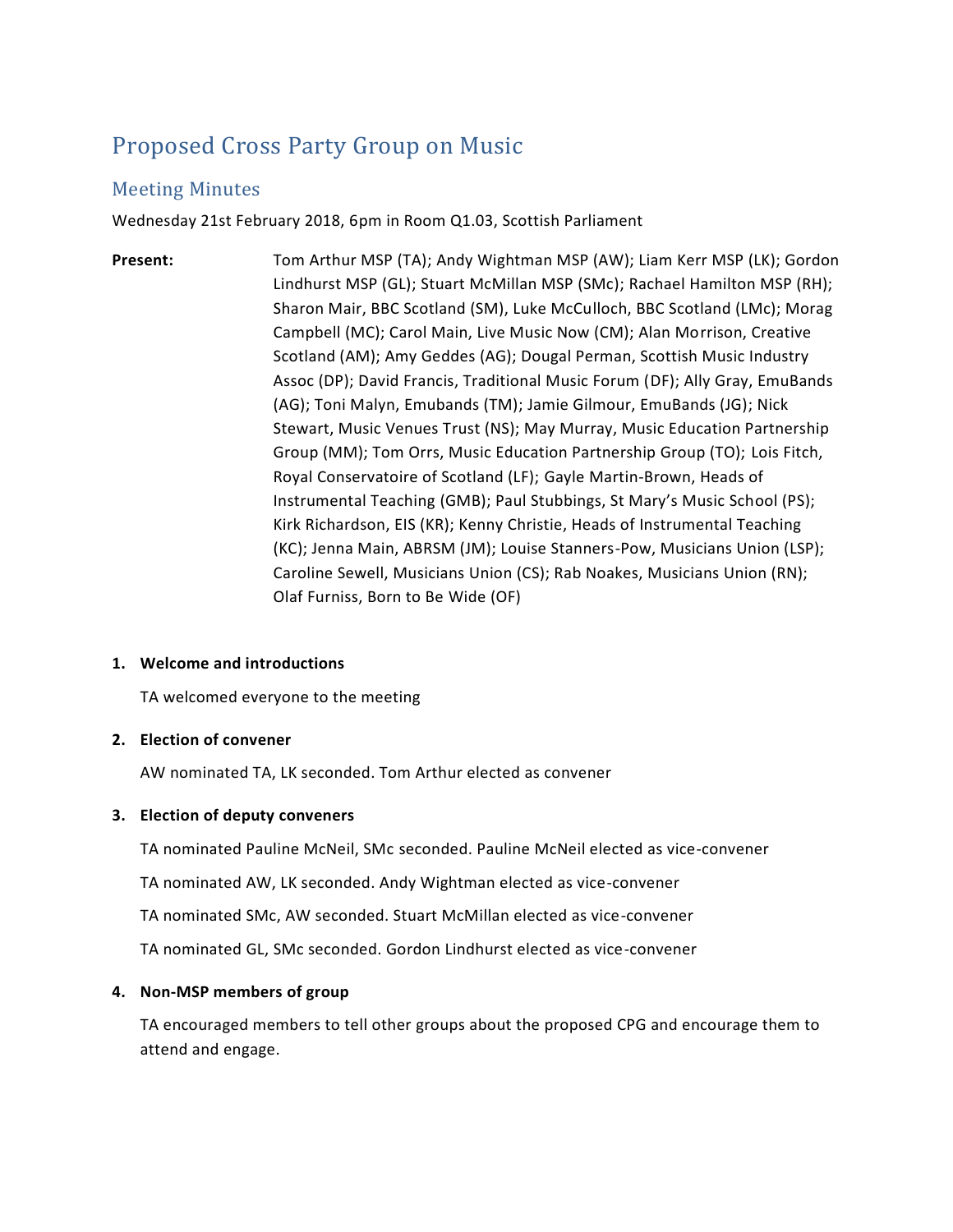Meeting Minutes, Wednesday 21st February 2018, 6pm in Room Q1.03, Scottish Parliament Page 2

## **5. Appointment of secretary**

No nominations received. TA office will provide interim support. DF intimated that Traditional Music Forum may be able to assist in future.

## **6. Appointment of treasurer**

No nominations received. Post let unfilled for now

## **7. Purpose of the group and proposed discussion topics**

TA – to share value of music and help with understanding and perception. Welcome suggestions based on proposed purpose "to enable musicians and the industry to bring issues impacting the sector to the attention of MSPs. This could be anything from music instruction in schools to international trade."

AW – suggested "The purpose of the CPG on Music is to provide a forum to discuss matters relating to the world of music including music education, the music industry, creative arts and cultural policy and to take action to advance matters of interest to the CPG."

KC questioned number of meetings. TA advised envisaged meeting around 4 x per annum. AW noted that there are different formats to CPGs – some talk, some communicate between meetings. SMc advised of outcomes from other CPGs showing examples of cross-group working.

RN noted the composition of group attending and noted that should aim for diversity to be considered and reviewed.

CS noted appropriate timing for group to convene to harness key issues and upcoming topics. Can look at diversity and representation

GMB stressed the important of music education

DP spoke of the need to nurture, train and inspire musicians. To look at the evidence base to safeguard music teaching in Scotland. Agent of Change news is good, but there must be a check to make sure it is adhered to.

AM mentioned Brexit uncertainty, and should look at how to monitor the effects and how music is exported.

KR shared concern that music is being marginalized in education and action should be taken to prevent this

CS mentioned the impact on venues. Other issues to discuss include business rates, looking at an industry strategy.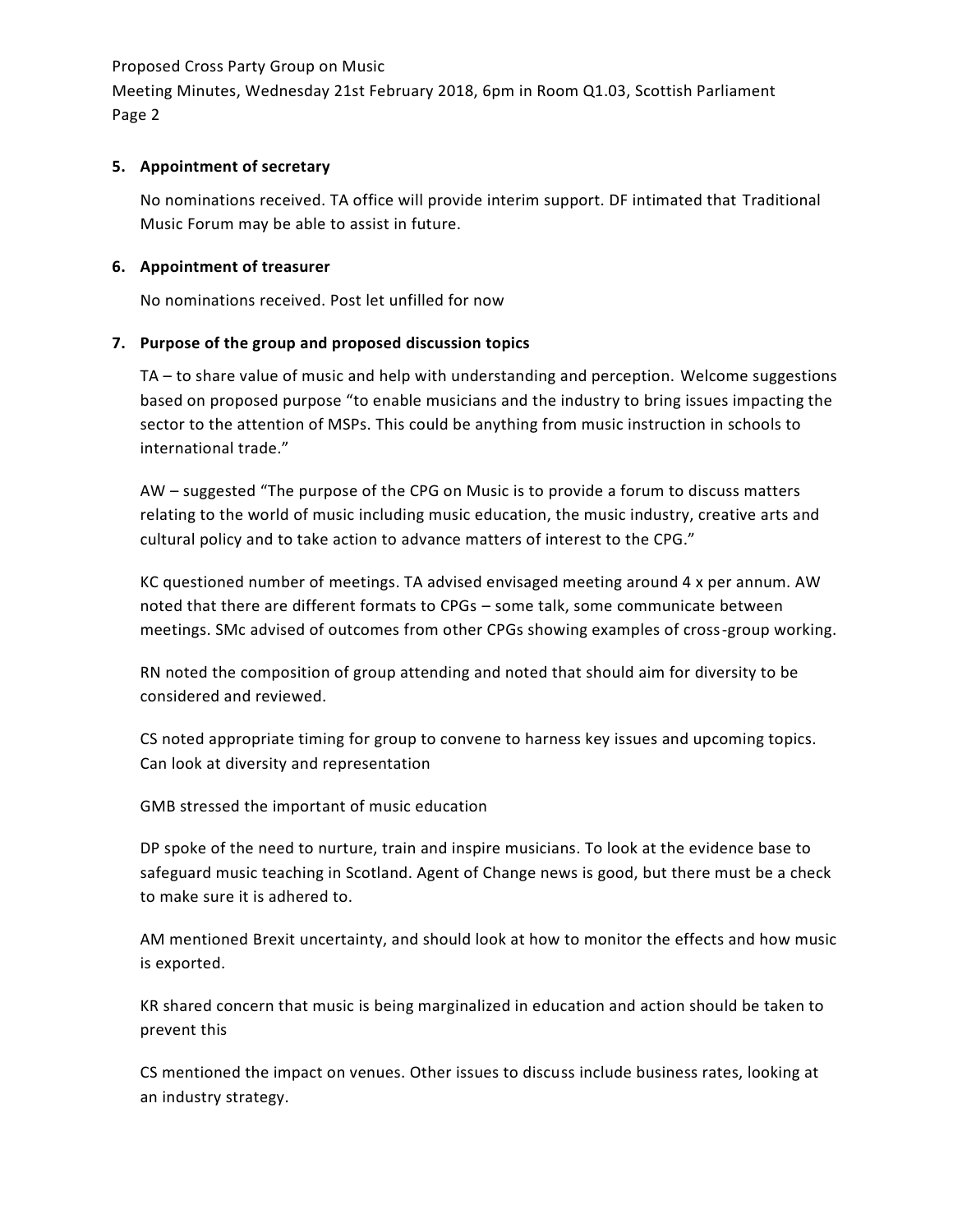Meeting Minutes, Wednesday 21st February 2018, 6pm in Room Q1.03, Scottish Parliament Page 3

SMc highlighted that not all musicians learn through school and to look at contacting other organisations that teach, including Boys Brigade.

OF spoke about tourism helping venues and artists. Education needs to look at preparing musicians to make a living and pathways to employment

RH mentioned the "Loud & Clear" event looking at work of disabled musicians and that there is a deficit of provision, need to look at stage equipment and accessibility.

KR mentioned having a national overview to understand what each other do and avoid duplication of effort

NS highlighted that it is worth money to a venue to invest to become accessible. Also spoke to disparate sectors and that the challenge is lack of coordination and communication.

TO mentioned that Scottish music education is seen as world leading from the outside, however the perception within Scotland is that it is struggling. It is important to make music education relevant

DF spoke of the need to encourage playing music for fun

NS asked that the group look to produce a distinct Scottish cultural policy

## **The meeting moved to discuss why the CPG would be in the public interest**

AW mentioned the economic impact and wellbeing of music

NS stated that the intrinsic value of music should be recognized and that there are urgent music issues to be addressed

CS said that the Culture CPG is a broad church. A Music group allows examination in real detail.

LMc stated that this gives collaboration opportunities and gives music a voice.

## **Topics which the group anticipates discussing in the forthcoming 12 months:**

AM mentioned Brexit and how this affects musicans route to make money.

TO spoke of current research projects ongoing, with early results due in May. Can look for geographic and income gaps in music education provision

OF mentioned that current research is looking at music and tourism in Glasgow